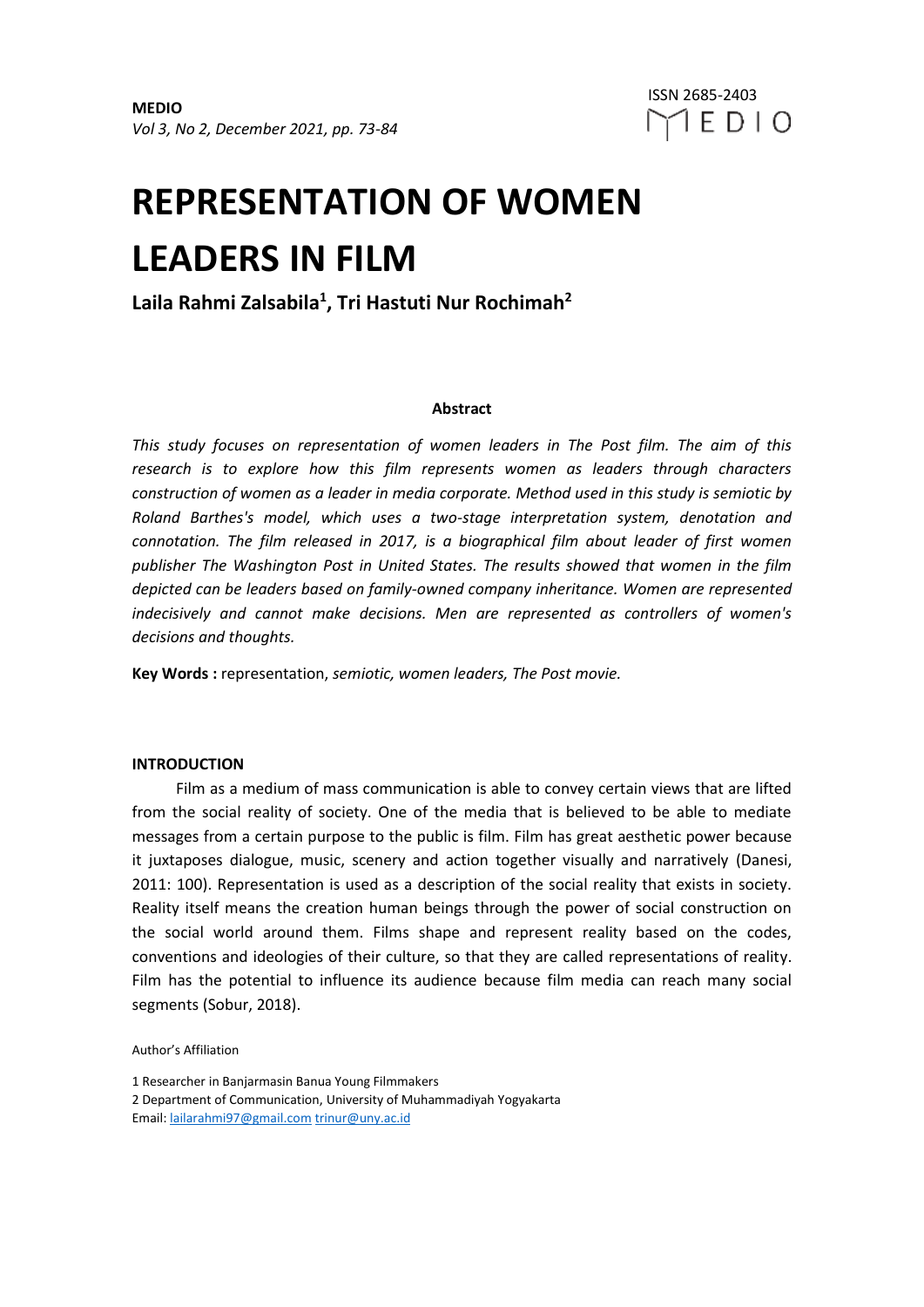Virginia Woolf in (Yani, 2018, p. 2) identify the results of research on the role of women in America culture related to women's rights to earn a living. Although the role of women is considered important to have work outside the home, women in American culture are still subject to patriarchal values. An environment that enforces a patriarchal ideology gives men more advantages. Women can be in the public sphere by working outside the home, but domestic work remains the property of women. There is no exchange of domestic roles between women and men in the household environment.

The Post Film (2017) is a 2017 Hollywood film directed by Steven Spielberg. The Post film stars Meryl Streep as Kay Graham, the United States' first women publisher, and Tom Hanks as Ben Bradlee, who is the editor-in-chief of the Washington Post. This film tells the story of Kay Graham who tries to balance her social life with her responsibilities as owner and publisher of The Washington Post. As owner and publisher, Kay was required to make a decision on the 1971 publication of secret Pentagon files in her newspaper The Washington Post.

The women lead character built in The Post film is generally based on the film's story, namely that women are represented as women who strive for equality in work life, one of which is that women can occupy leadership positions which are usually occupied by men. In this film, Kay Graham became the first women leader at that time, because she had to replace her husband who had died, so she had to put extra effort into running the company on her own. Based on the above background, this study aims to analyze how women are constructed as leaders in the film The Post.

#### **THEORETICAL FRAMEWORK**

To analyze how women constructed as a leaders in this The Post film, several theories and concepts explained are film as a medium of representation, representation of women in films and women's leadership.

# *1. Film as a Medium of Representation*

Representation is an activity to form knowledge that is made possible by the capacity of the brain to be carried out by all humans. Film is a social process in making images, sounds, and signs that show something else, into a medium that represents reality which is then presented to the audience, Turner in (Yani, 2018, p.1). Accourding to Stuart Hall, representation is using language to say something about meaning, or to represent, a meaningful word, to another person (Hall, 1997, p. 15). Stuart Hall describes three approaches to representation which can be summarized as follows:

- 1) Reflective: relating to views or meanings about representations that are somewhere (out there) in our social society
- 2) Intentional: concerned with the views of the creator of producer of the representation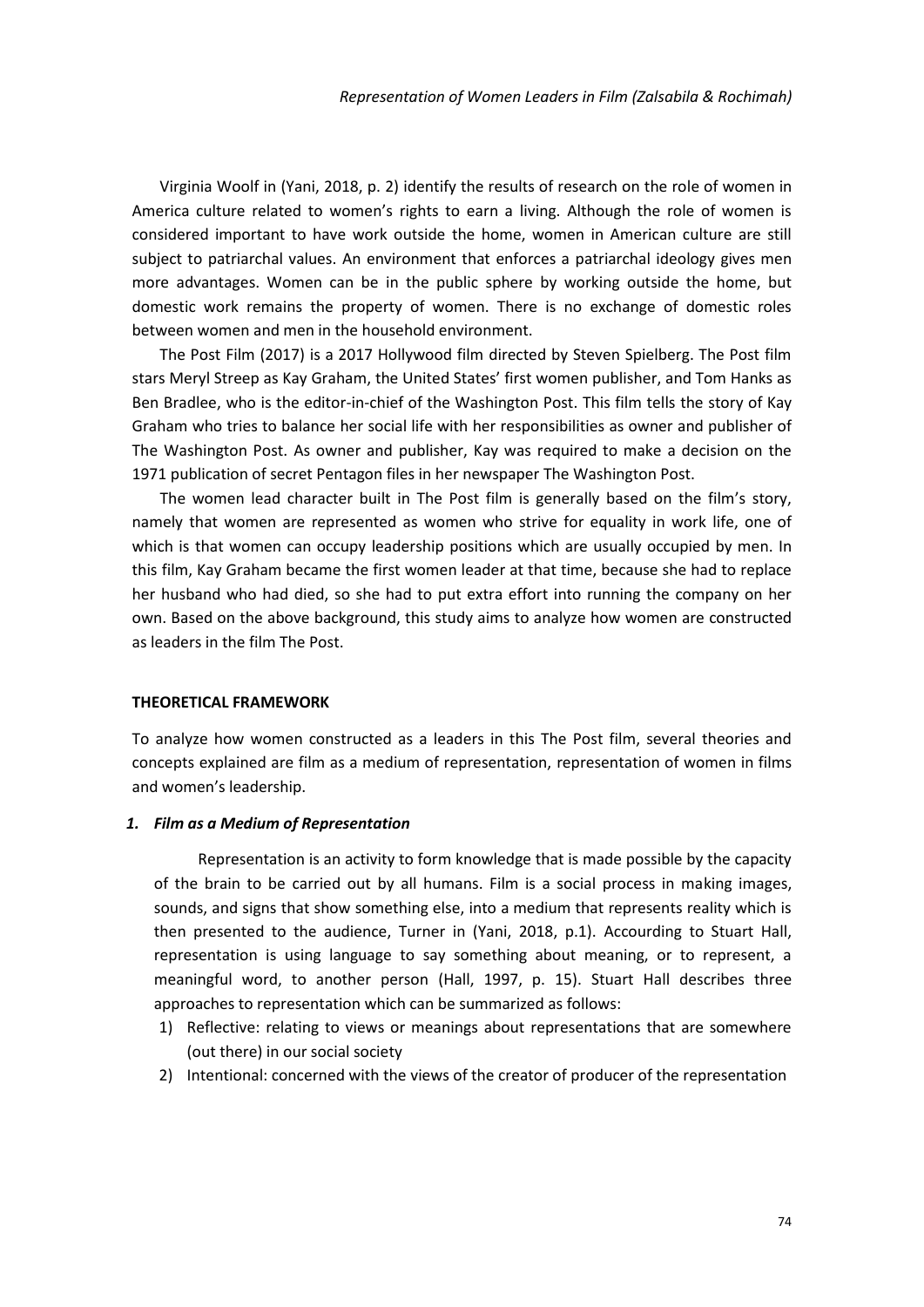# **MEDIO**

### *Vol 3, No 2, December 2021, pp. 73-84*

3) Constructionist: concerned with how representations are made across boundaries, including visual codes

Stuart Hall in The Work of Representation describes the three approaches, namely the reflective approach explaining how a truth is available as a view in real life, while the meaning is only something to deceive the phenomenon which in the end language has a role as a real conveyer of that view, so that it becomes a reflection of the existing view or meaning (Hall, 1997: 24).

# *2. Representation of Women Leaders on Film*

The representation of women leader figure published in the mass media, the characterization of the women leader is never separated from the gender roles associated with the women figure. Women as leaders tend to be less hierarchical, more cooperative and collaborative, and more oriented towards respecting others (Eagly & Johanessen-Schmidt, 2001, p. 782). Film representing women as leaders can have an effect and impact on the ideology of society. The ideology of society can change because film as a medium is believed to be able to mediate messages from a certain purpose to the community. Film has great aesthetic power because it aligns dialogue, music, scenery and action together visually and narratively (Danesi, 2011, p. 100). The leadership played by women in the film will affect public's view that women can also occupy an equal position with men in the public sphere.

# *3. Women Leaders in Gender Perspective*

Women's leadership is influenced by its gender roles. The behavior of women as leaders, when compared to men, tends to be oriented towards interpersonal, democratic, and transformational relationship. Women leaders are considered to have character who cares about others. Concern is identical with the communal character which is often associated with the character of women leaders. The communcal characteristics is a person's tendency to feel concerned about the welfare of others. When expanded in an organizational context, communal characteristics include self-talk tentatively, not only paying attention to oneself, receiving direction from others, supporting and calming others, and providing solutions to relational and interpersonal problems (Eagly & Johanessen-Schmidt, 2001).

From a gender perspective, there is a stigma that men are considered superior to women. This stigma places women as second-class citizens, including in terms of leadership. Due to this stigma, the view then emerged that power and leadership are male dominant which is manifested in masculine identity. A women leader has the potential to face tougher challenges than a male leader. Women's leadership is often seen from a masculine perspective. Women can be accepted as a leader if they are able to develop masculine characteristics in their leadership (Ditaria, 2016: 2).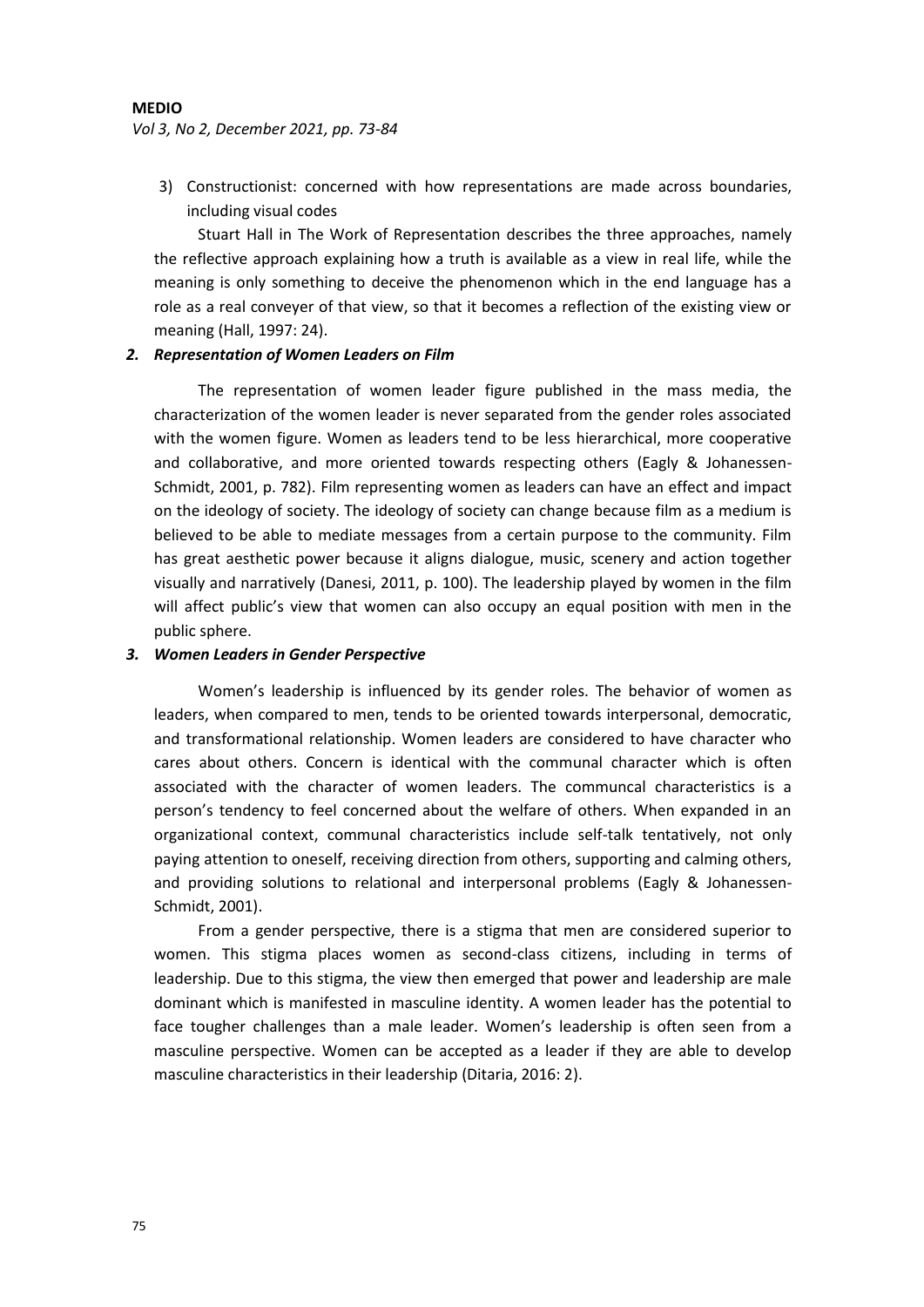### *4. Leadership Character*

The character of the leader is one of the factors that determine the success or failure of a leader. The character of a leader can be seen among others from the way and style that is relatively fixed in treating subordinates and people. In general, the character of a leader can be divided into two, namely positive and negative characters. The character perspective in the context of leadership can have implications for three basic understandings (Wijaya, Purnomolastu, & Tjahjoanggoro, 2015, p. 19), namely: Personality of the leader, Attribute Approach, and Character Building.

A leaders has several leadership traits that will affect the success of leading a company or organization. According to Keith Devis in (Siswanto & Hamid, 2017, p. 191) there are four leadership traits, namely intelligence, maturity, flexibility in social relations, self-motivation and achievement drive and human relations attitudes.

# *5. Women Leadership*

The character of the leader is one of the factors that determine the success or failure of a leader. The character of a leader can be seen, among others, from the way and style that is relatively fixed in treating subordinates and people. In general, the character of a leader can be divided into two, namely positive and negative characters. The character perspective in the context of leadership can have implications for three basic understandings (Wijaya, Purnomolastu, & Tjahjoanggoro, 2015, p. 19), namely: leader personality, character approach, and character building.

Women's leadership has the characteristics of encouraging participation, sharing power and information, inviting others to increase their personal value, and giving others the opportunity to feel proud of their work. In women's leadership, empowerment is the basis for taking sides. Empowerment means feeling confident in working based on one's own authority (Murniati, 2004 : 186). Women as leaders are seen as open, not too hierarchical (Book, 2000).

#### **RESEARCH METHODS**

This type of research is descriptive qualitative research with constructivism paradigm. The method used is the semiotic method of the Roland Barthes model (Ida, 2018: 75-81). The data collection techniques used for this research are documentation and literature study; and the object of research is the 2017 film The Post. The Post is a Hollywood film with a biographical genre of American historical drama, based on a true story about The Washington Post newspaper whose leader is a woman. Barthes examines the meaning of a sign by using a twostage meaning system, namely denotative and connotative as well as myths about the signs in the film.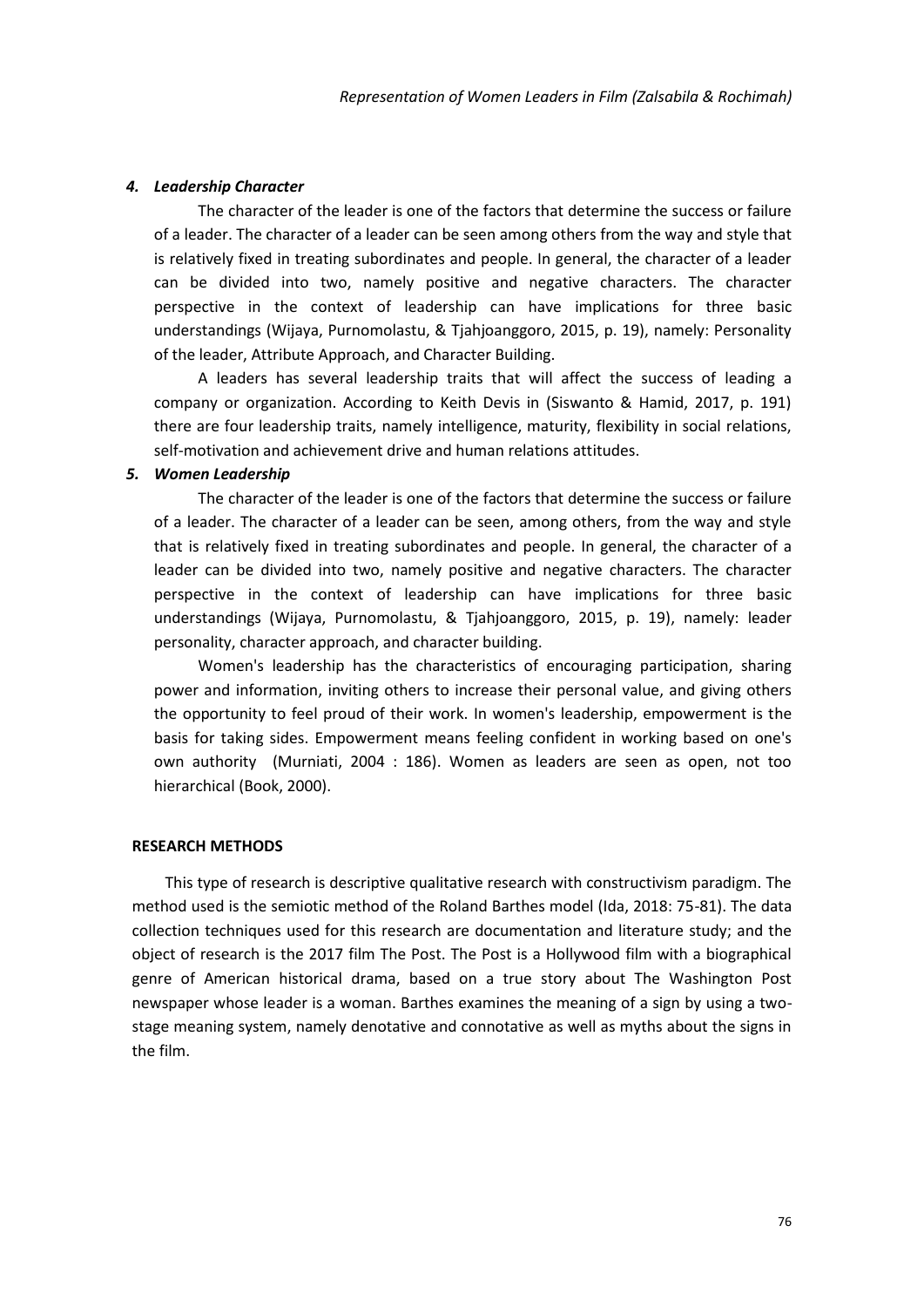# **MEDIO**

*Vol 3, No 2, December 2021, pp. 73-84*

# **RESULT AND DISCUSSION**

Based on the analysis of The Post film, using the semiotic analysis method of Roland Barthes' model, the researchers found how the women figure is represented in this film, namely that women become leaders because of family inheritance, women are not assertive and cannot make decisions.

# **1. Women Leaders by Family Inheritance**

Kay Graham was able to become chairman of The Washington Post by continuing in the position of her deceased husband. Kay became a leader not because of her achievements as a leader, not because of her leadership experience that made her a leader, nor because of the wishes of her subordinates. The Washington Post is a family-owned local newspaper company, therefore the family members are entitled to take leadership positions. After Kay's father died, The Washington Post was led by her husband, then when her husband died, it was Kay who continued to lead The Washington Post.



Image 1. Kay talks with her daughter about The Post's dilemma

The scene that shows the explanation is when Kay is in one of her grandson's rooms, Kay tells her daughter that she used to feel happy because she only took care of and raised children. Then all that changed when her husband died. She is 45 years old and has never held a company, Kay has never held a job in her life. But she didn't want to disappoint her husband and father because of her decision.

The women leadership represented in The Post is in accordance with the explanation above that Kay became a leader on the basis of the company's heritage, not because of Kay's ambition, which aspires to lead a company owned by her family. The leader character is assumed by social observers represented in the film The Post that they consider Kay unworthy and unable to occupy the position as a leader, because the person who deserves to occupy the position as a leader is a man. This is in accordance with the patriarchal culture which is a social system that places men as the main central authority figures in organizations and in other social life.

Fathers have authority over women, children and property. Implicitly this system instituted male government and privileges and demanded the subordination of women. If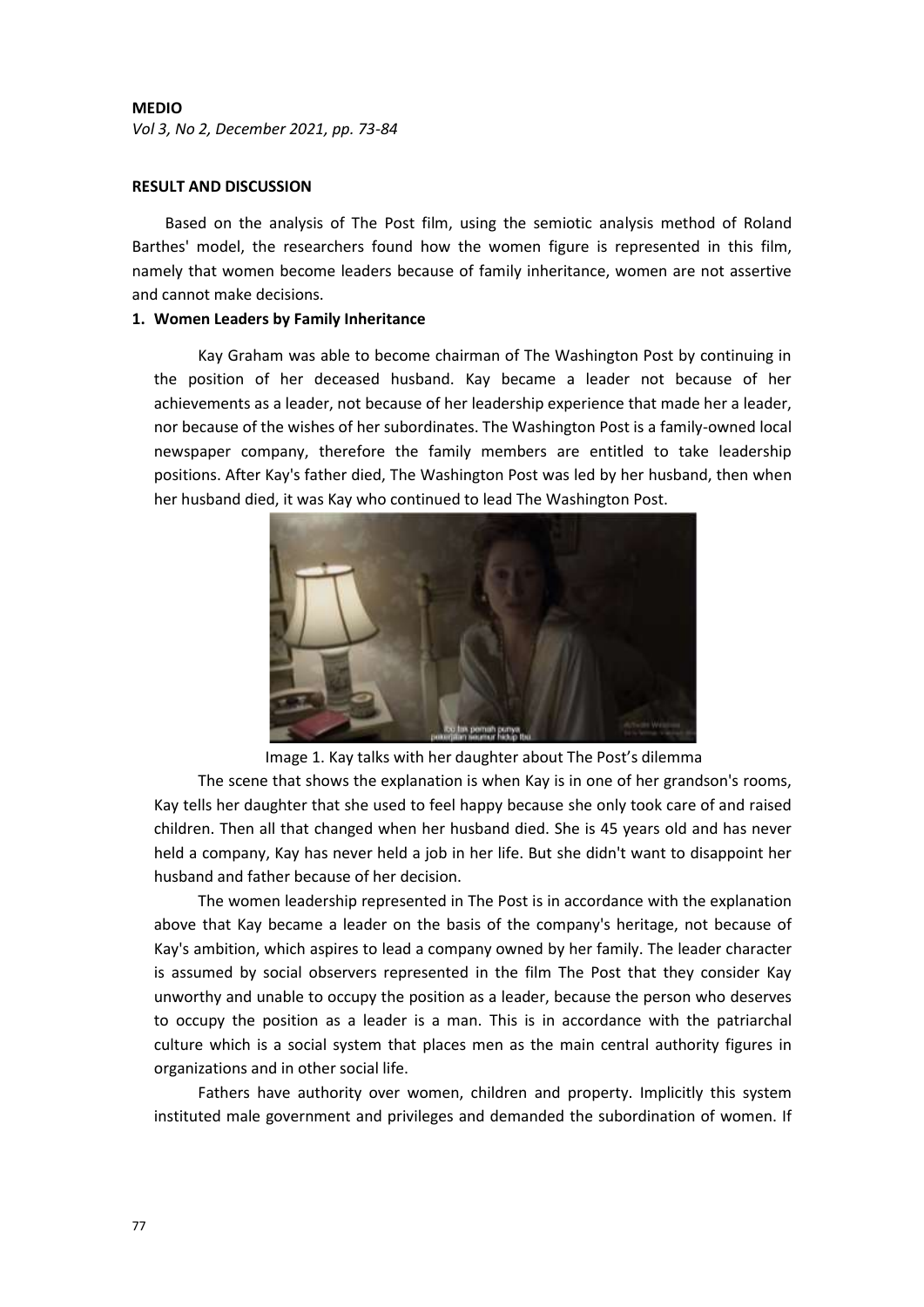implemented in the social aspect, the attribution of various jobs for men and women is determined by the sexual division of labor in this case dominated by men. (Irwanto, Film Wonder Woman: Dominasi Wanita dalam Dunia Patriarki, 2018, hal. 5).

The male-dominated cast of The Post are described as workers like the board of directors and employees of The Washington Post who are subordinate to Kay Graham as the leader of the newspaper. Here it can also be interpreted that men who are mythical as superior people are visualized as subordinates to women in the context of work. Women who are considered as people who are identical with the domestic sector have shifted. But still men are represented as controllers of women's decisions and thoughts. This interpretation is in accordance with the existing construction in society which assumes that women cannot lead as well as men.

# **2. Women Leaders Tend to be Indecisive**

Women as leaders in the film The Post are represented tend to be indecisive. Kay always seemed indecisive about the choices she had to make. Snippets of dialogue that show Kay's indecisiveness as a women lead are "I'm not sure if I can" and "I'm really nervous about the stock market tomorrow and I have to give a big speech". Several pieces of dialogue show the lack of confidence and insecurity by Kay as a leader to deliver a speech in front of investors, all of whom are played by men.



Image 2. Kay met her colleague and revealed that she was very nervous to deliver the speech

The scene of the meeting between The Washington Post company and investors showed Kay's expression, who felt unsure and did not have the courage to give an explanation about the decision on the number of journalists that had been determined. Kay's presence as a leader in the meeting room was not paid much attention, Kay's voice was not heard. This made Kay less confident to convey the reasons underlying the decision that had been determined.

Another scene that shows women leaders tend to be less assertive is when Kay gets word that the Washington Post will be prosecuted for the decision to publish the Pentagon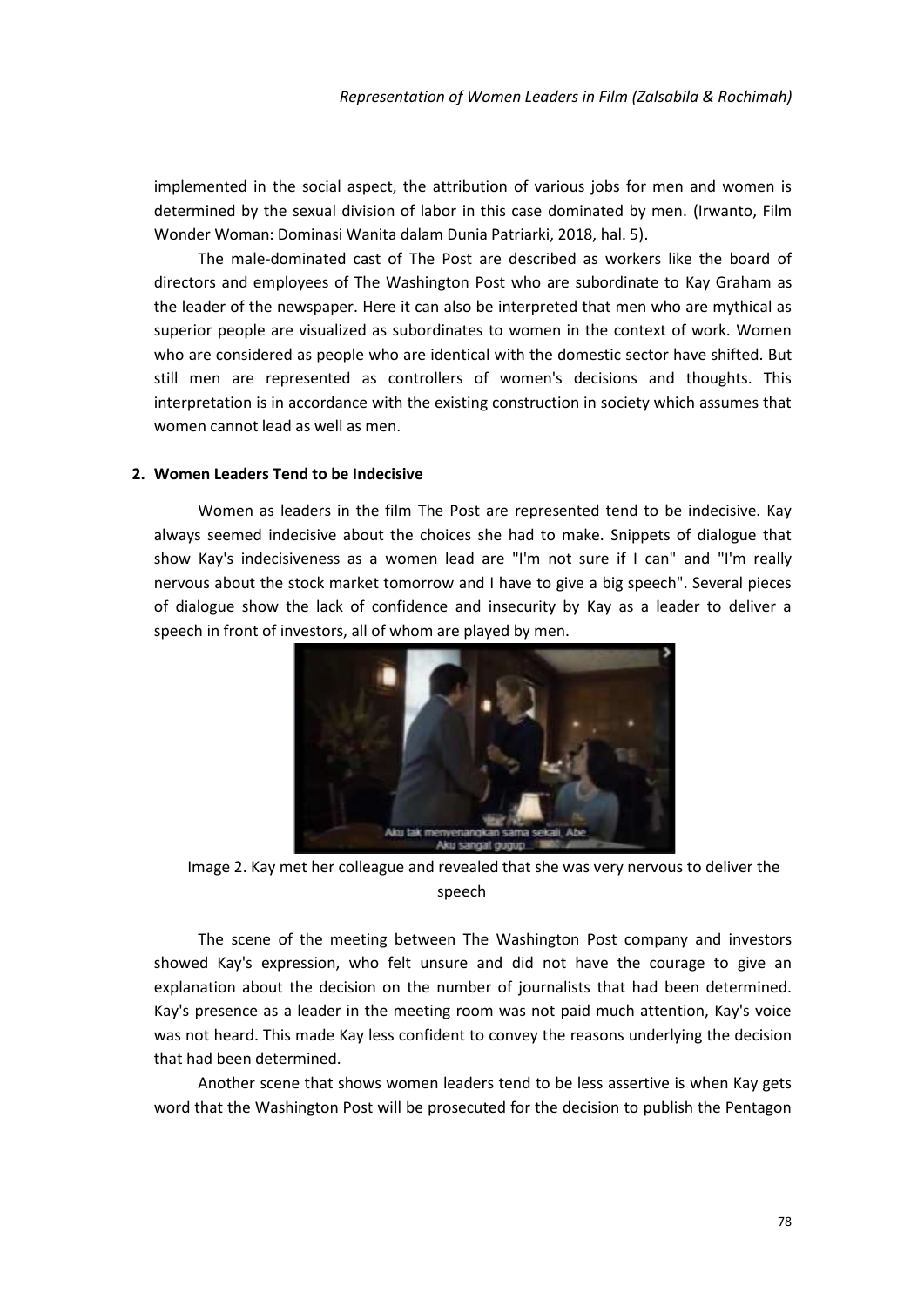Papers report. Kay came out of his study while walking and saw his employees who were busy with their respective work. Then Kay stopped walking with a worried expression on her face. Kay was worried because she had risked the survival of the Washington Post when she published the Pentagon Papers.

Tjokroaminoto in (Habibah, 2015, hal. 103) mentions that what causes women to participate less in the public sphere, namely: (1) culturally and reinforced by religious interpretations, women are in a subordinate position to men, they are still considered as creatures under male leadership, so that in decision making , relating to social life, political economy and personal life itself, generally women do not have the right to vote, let alone the right to make and implement decisions; (2) women's access to the economy and information is very small. This makes it difficult for women to improve their bargaining position in every policy formulation and decision making; (3) since the destruction of the movement in the new order, immediately followed by the doctrine of the forced image of women; (4) lack of self-confidence. These points are in accordance with the representation in the cut scene above which shows Kay's lack of confidence in being the leader of The Washington Post.

Attitude leadership involves the process by which "influence" is intentionally given to others to guide, structure, and facilitate activities and relationships within groups or organizations (Hendriwinaya, 2016, p. 44). As a corporate leader, his decision was deemed to be devastating to The Washington Post and his decision could not be realized. The reality of women who are ambitious to achieve success is still negatively perceived in American culture.

# *3. Women Leaders Can't Make Decisions*

In the mass media, women are depicted as weak, unable to control and not having the power to influence their co-workers and subordinates. This is in accordance with the character of the women leader depicted in The Post film, the depiction of Kay's character as a women leader cannot make her own decisions. Kay always asks the editor or the editorial board, which are all male. Although Kay's final decision to publish the Pentagon Papers in her newspaper has succeeded in making The Washington Post not only a local newspaper.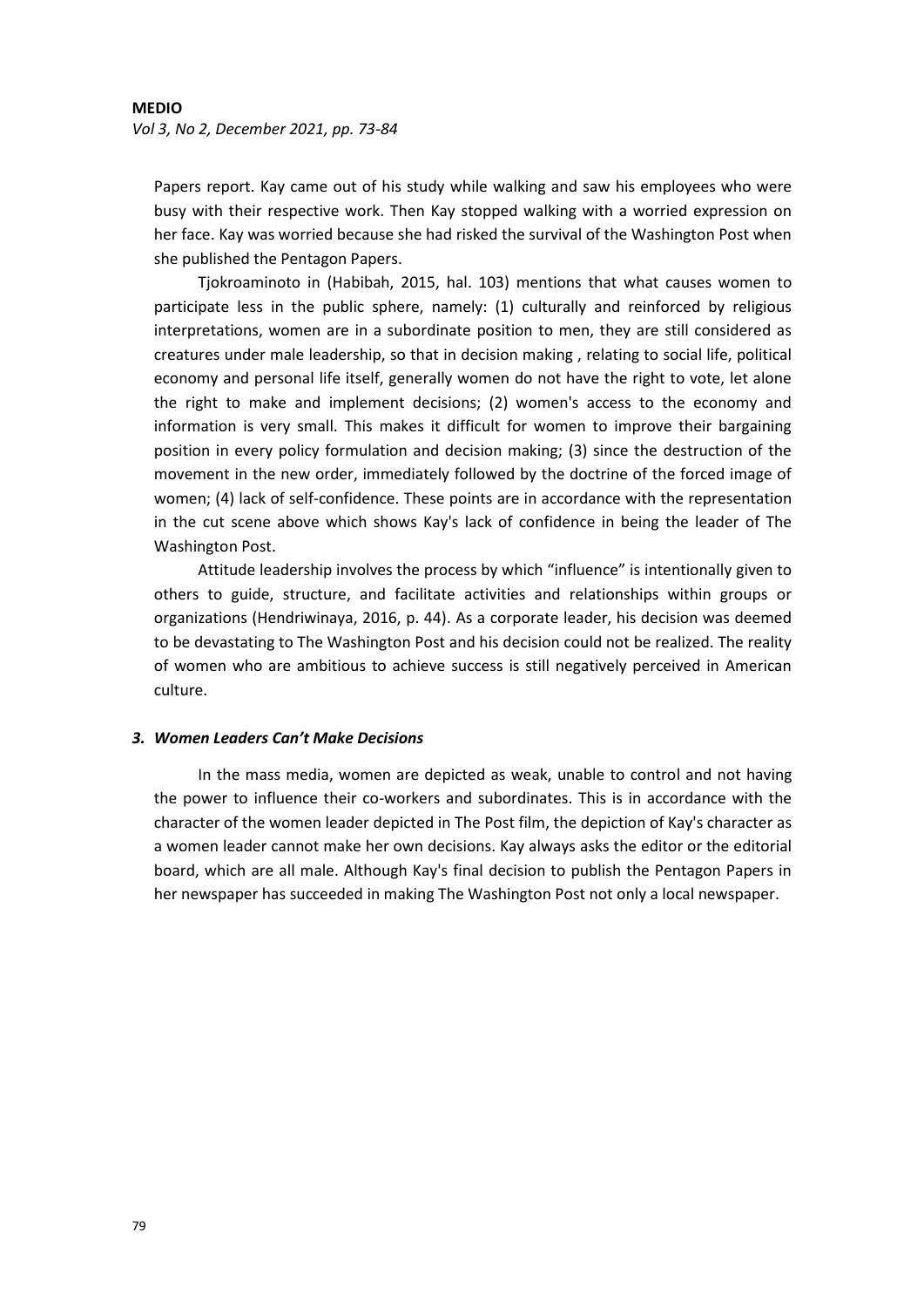

Image 3. Kay was discussing with the board of directors over the phone, and asking for their opinion

A leader needs to be wise in making a decision (Azkiya, 2017). When Ben Bradlee, editor of The Washington Post, asked Kay to agree to publish the Pentagon Papers, the board of directors argued otherwise. Kay tried consistently to publish the Petagon Papers despite the mistakes in her previous decisions. This scene illustrates that men and women have differences when they become leaders, and then gender is used as a measure of a leader's ability. Kay trying to be consistent in her decisions is an attempt at her role as a women leader.

Several scenes depict Kay when faced with two choices between publishing the Pentagon Papers or not, Kay always cannot make her own decision firmly. Kay cannot make a decision by choosing the best alternative between the two. So he always asked his editor whether it should be published or not. Until the end of the story, Kay asked how high the success of the company if he had to publish, according to the dialogue "can you guarantee that we can?", to which Ben replied "100 percent." This shows that Kay cannot make a decision on her own.

# **CONCLUSION**

Women can become leaders because of the legacy of family-owned companies. The Washington Post is a family-owned local newspaper company, so that family members can take leadership positions. From a gender perspective, Kay is considered unable to succeed in her company, as a woman she is "disliked" for her position as a leader. Kay's existence is always controlled by her subordinates who are occupied by men. In this film, men are described as superior and have the power and influence to control Kay's thoughts.

Women as leaders tend to be indecisive. Kay was always hesitate and insecure about leading her company. She is described as having no courage and confidence in the choices she makes. Not even sure that she can lead the company well. Women as leaders cannot make decisions. Kay always asked her subordinates when he had to decide to publish the Pentagon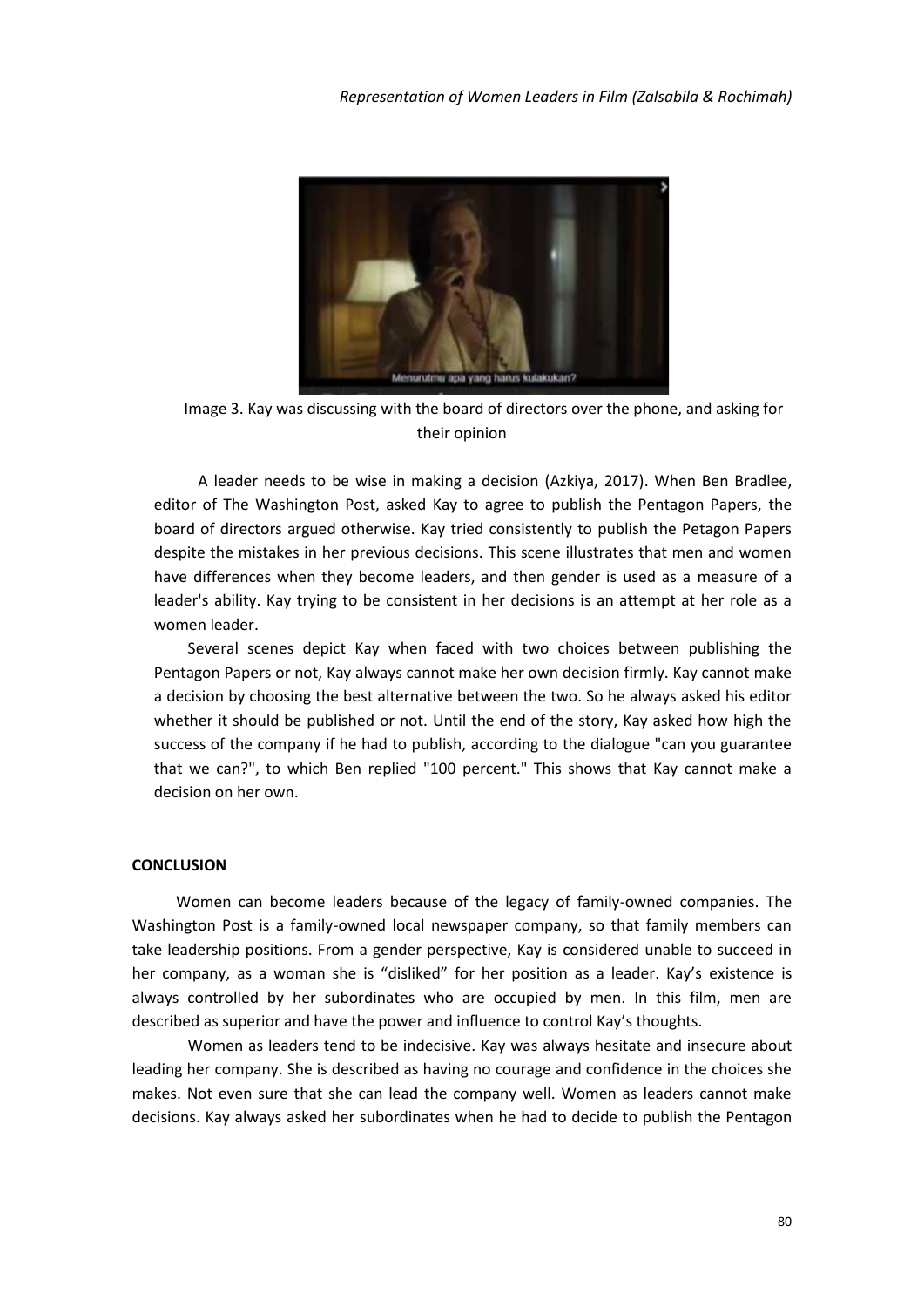### **MEDIO**

*Vol 3, No 2, December 2021, pp. 73-84*

Papers in his newspaper. Kay is represented as a leader who doesn't know what to do, she can't make his own decisions.

Women leaders in this film described as being gentle and obedient, considered incapable of being in the public sphere, especially in leading a company that is generally occupied by men. His position as a leader tries to show the position and degree of women who can be equal to men; However, in this film, women are constructed as leaders in The Post, but they cannot be separated from the great influence of men.

#### **REFERENCE**

- Azkiya, B. K. (2017). Representasi Pemimpin Perempuan pada Tokoh Furiosa dalam Film Mad Max: Fury Road. *Jurnal Universitas Airlangga*
- Annas, A. (2017). *Interaksi Pengambilan Keputusan dan Evaluasi Kebijakan.* Celebes Media Perkasa.
- Book, E. W. (2000). *Why the Best Man for the Job is a Woman.* New York: Harper Collins.
- Bignell, J. (1997). *Media Semiotics an Introduction.* New York: Martin's Press.
- Berger, A. A. (2015). *Tanda-Tanda dalam Kebudayaan Kontemporer.* Yogyakarta: Tiara Wacana.
- Danesi, M. (2011). *Pesan, Tanda, dan Makna.* Yogyakarta: Jalasutra.
- Djajanegara, S. (2000). *Kritik Sastra Feminis.* Jakarta: Gramedia.
- Fakih, M. (2013). *Analisis Gender dan Transformasi Sosial.* Yogyakarta: Pustaka Pelajar
- Hall, S. (1997). *Representation: Curtural Representations and Signifying Practices.* London: SAGE Publications.
- Frankel, L. P. (2007). *See Jane Lead.* New York: Warner Business Books.
- Fortune, E. (2017, June 7). *These Are the Women CEOs Leading Fortune 500 Companies.* Diambil kembali dari Fortune: http://fortune.com/2017/06/07/fortune-500-womenceos/
- Halim, S. (2017). *Semiotika Dokumenter: Membongkar Dekonstruksi Mitos dalam Media Dokumenter.* Deepublish: Yogyakarta.
- Irwanto. (2018). Film Wonder Woman: Dominasi Wanita dalam Dunia Patriarki. *Jurnal Ilmu Komunikasi (J-IKA)*
- Ida, Rachmah (2018). Metode Penelitian Studi Media dan Kajian Budaya, Prenada Media Group
- McQuail, D. (2005). *Mass Communication Theory.* London: SAGE Publications.
- Machali, I. (2012). *Kepemimpinan Pendidikan dan Pembangunan Karakter.* Yogyakarta: Pustaka Insan Mandiri.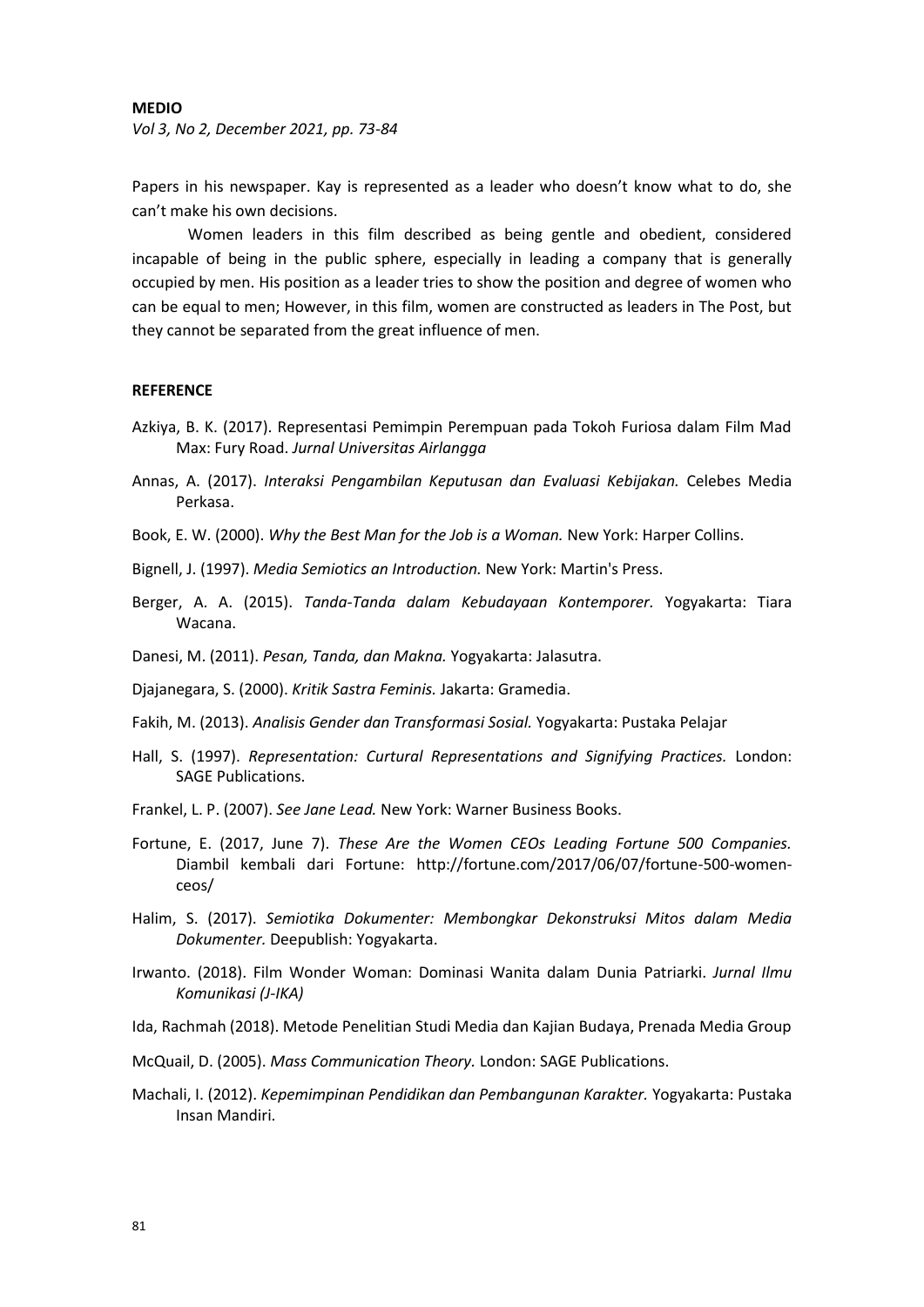- Murniati, A. N. (2004). *Getar Gender: Perempuan Indonesia dalam Perspektif Sosial, Politik, Ekonomi, Hukum dan HAM.* Magelang: Indonesiatera.
- Narsa, I. M. (2012). Karakteristik Kepemimpinan: Transformasional versus Transaksional. *Jurnal Universitas Airlangga*
- Nuryati. (2015). Feminisme dalam Kepemimpinan. *Jurnal Raden Fatah* , 164.
- Sobur, A. (2018). *Semiotika Komunikasi.* Bandung: Rosda.
- Sokowati, M. E., Pitpreecha, R., & dkk. (2015). *Religion, Meida, and Marketing in a Complex Society.* Yogyakarta: Buku Litera.
- Sunarto. (2009). *Televisi, Kekerasan, dan Perempuan.* Jakarta: Kompas Media Nusantara.
- Santoso, W. M. (2011). *Sosiologi Feminisme: Konstruksi Perempuan dalam Industri Media.* Yogyakarta: LKiS Printing Cemerlang.
- Tong, R. (2004). *Feminist Thought.* United State of America: Westview Press, a Member of the Perseus Books Group.
- Eagly, & Johanessen-Schmidt, M. C. (2001). The Leadership Styles of Women and Men. *Journal of Social Issues* .
- Fajar, D. P. (2013). Film, Feminisme, dan Budaya: Kajian Feminisme pada Karakter M dalam Serial James Bond. *Jurnal Komunikasi Universitas Brawijaya*
- Wibowo, A. S., Hadi, I. P., & Wijayanti, C. A. (2018). Representasi Feminisme dalam Film The Intern. *Jurnal E-Komunikasi Universitas Kristen Petra*
- Ditaria. (2016). Analisis Gender Peran Kepemimpinan Perempuan di Dinas Kependudukan dan Pencatatan Sipil Kabupaten Bantul. *Naskah Publikasi*
- Rajab, B. (2009). Perempuan dalam Modernisme dan Postmodernisme. *Jurnal Sosiohumaniora Universitas Padjajaran* , 1-12.
- Rokhmansyah, A. (2016). *Pengantar Gender dan Feminisme: Pemahaman Awal Kritik Sastra Feminisme.* Yogyakarta: Garudhawacana.
- Wijaya, A., Purnomolastu, N., & Tjahjoanggoro, A. (2015). *Kepemimpinan Berkarakter.* Sidoarjo: Brilian Internasional.
- Siswanto, R. D., & Hamid, D. (2017). Pengaruh Gaya Kepemimpinan terhadap Kinerja Karyawan. *Jurnal Ilmu Administrasi Bisnis Universitas Brawijaya* , 191.
- Khasanah, S. N., & Arifin, Z. (2017). Kepemimpinan Siswi dalam Penerapan Nilai-Nilai Religiusitas di Madrasah Mu'allimaat Muhammadiyah Yogyakarta. *Jurnal Manajemen Pendidikan Islam UIN Sunan Kalijaga Yogyakarta*
- Kusuma, O., & Kempa, S. (2016). Analisis Gaya Kepemimpinan Perempuan Pada Divisi Teknik di PT. Prambanan Dwipaka. *Jurnal Managemen Bisnis Universitas Kristen Petra*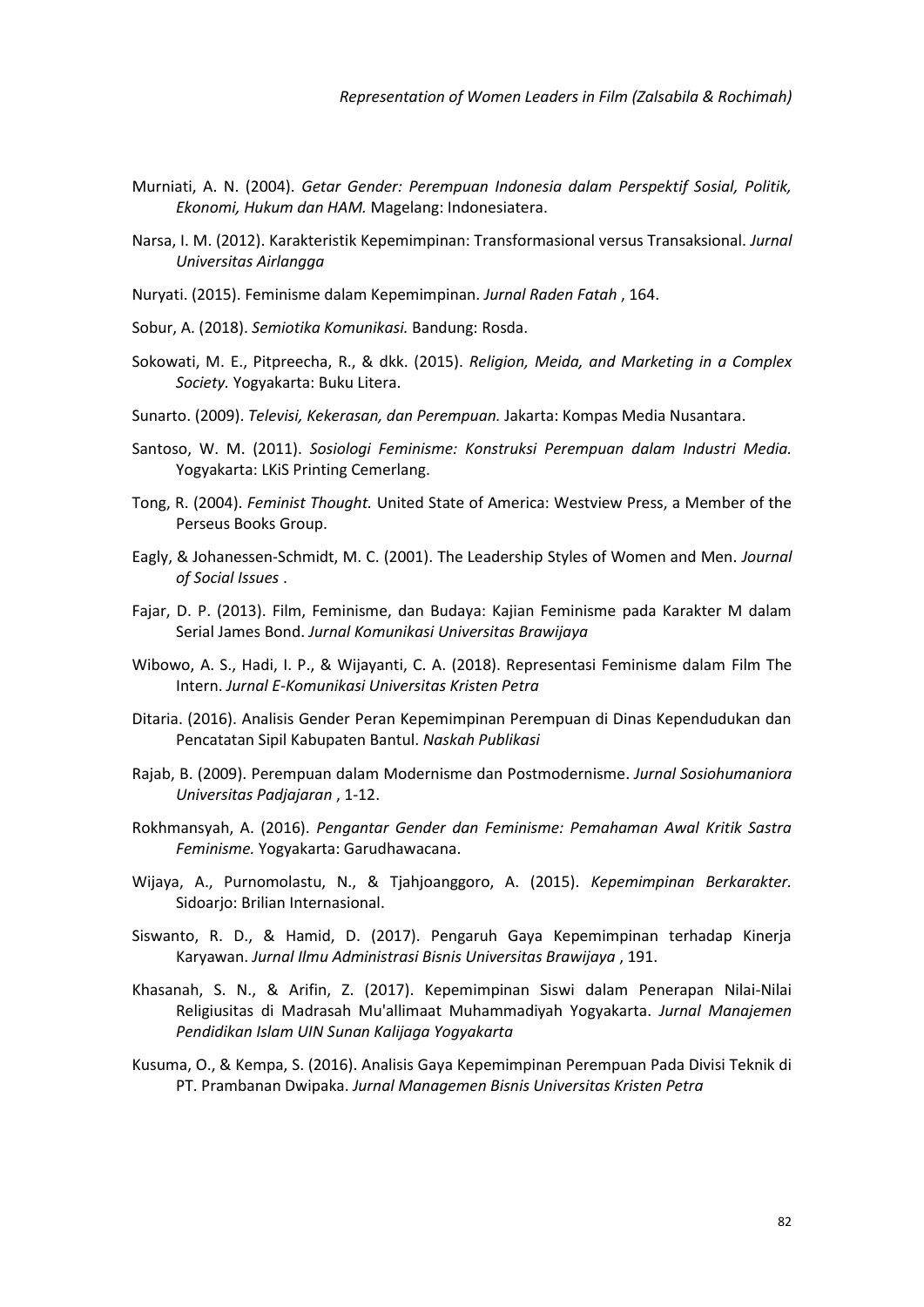*Vol 3, No 2, December 2021, pp. 73-84*

- Mukhlisah. (2014). Persepsi Tentang Kepemimpinan Perempuan: Scientific and Religious Reviews. *Jurnal Kependidikan Islam vol. 4*
- Djafri, N. (2014). Efektivitas Kepemimpinan Perempuan dalam Karir. *Musawa Journal for gender Studies vol. 6* .
- Widi, R. K. (2010). *Asas Metodologi Penelitian.* Yogyakarta: Graha Ilmu.
- Balianna, Y., & Surwati, C. H. (2014). Media Sosial Path dan Pencitraan Diri. *Jurnal Kommas Universitas Sebelas Maret* , 1-17.
- Morissan. (2013). *Teori Komunikasi: Individu Hingga Massa.* Jakarta: Kencana Prenada Media Group.
- Wahjuwibowo, I. S. (2018). *Semiotika Komunikasi: Aplikasi Oraktis Bagi Penelitian dan Skripsi Komunikasi.* Jakarta: Mitra Wacana Media.
- *VOA Indonesia*. (2018, Desember 12). Diambil kembali dari VOA Indonesia Web site: https://www.voaindonesia.com/a/film-dengan-tokoh-perempuan-lebih-unggul-di-boxoffice/4697098.html
- Chafe, W. H. (2000). *the Road to Equality 1962 - Today.* Oxford: Oxford University Press.
- Stanford, & all, e. (1995). Women's Leadership Styles: A Heuristic Analysis. *Women in Management Review* , 9-16.
- Bierema, L. L. (2016). Women's Leadership: Troubling Notions of "Ideal" (Male) Leader. *Advances in Developing Human Resources.* , 119-136.
- Gipson, A. N., & all, e. (2017). Women and Leadership: Selection, Development, Leadership Style, and Performance. *The Journal of Applied Behavioral Science* , 32-65.
- Walker, R., & al, e. (2015). Women Doing Leadership. *International Journal of Business Communication* , 452-478.
- Primasari, W. (2017). Konstruksi Gender dalam Media Massa (Analisis Semiotik Pierce pada Program Mata Najwa Episode "Gengsi Berebut Kursi". *Jurnal Makna Unisma Bekasi* .
- Widaningsih, L. (2014). Relasi Gender dalam Keluarga: Internalisasi Nilai-Nilai Kesetaraan dalam Memperkuat Fungsi Keluarga. *Jurnal Universitas Pendidikan Indonesia* , 1-7.
- Irwanto. (2018). Film Wonder Woman: Dominasi Wanita dalam Dunia Patriarki. *Jurnal Ilmu Komunikasi BSI Jakarta* , 1-12.
- Walby, S. (1997). *Theorizing Patriarchy.* London: Blackwell Publisher Oxford.
- Habibah, S. (2015). Kepemimpinan Perempuan dalam Perspektif Gender. *Sosioreligius Volume I No. 1* , 102-114.
- Kreidy, C., & Vernon, L. (2018). An Analysis of Women's Leadership Style: How They Shape Subordinate Perceptions of Female Leaders. *Harriet L. Wilkes Honors College* , 38-45.
- Hanum, F. (2018). *Kajian dan Dinamika Gender.* Malang: Instrans Publishing.